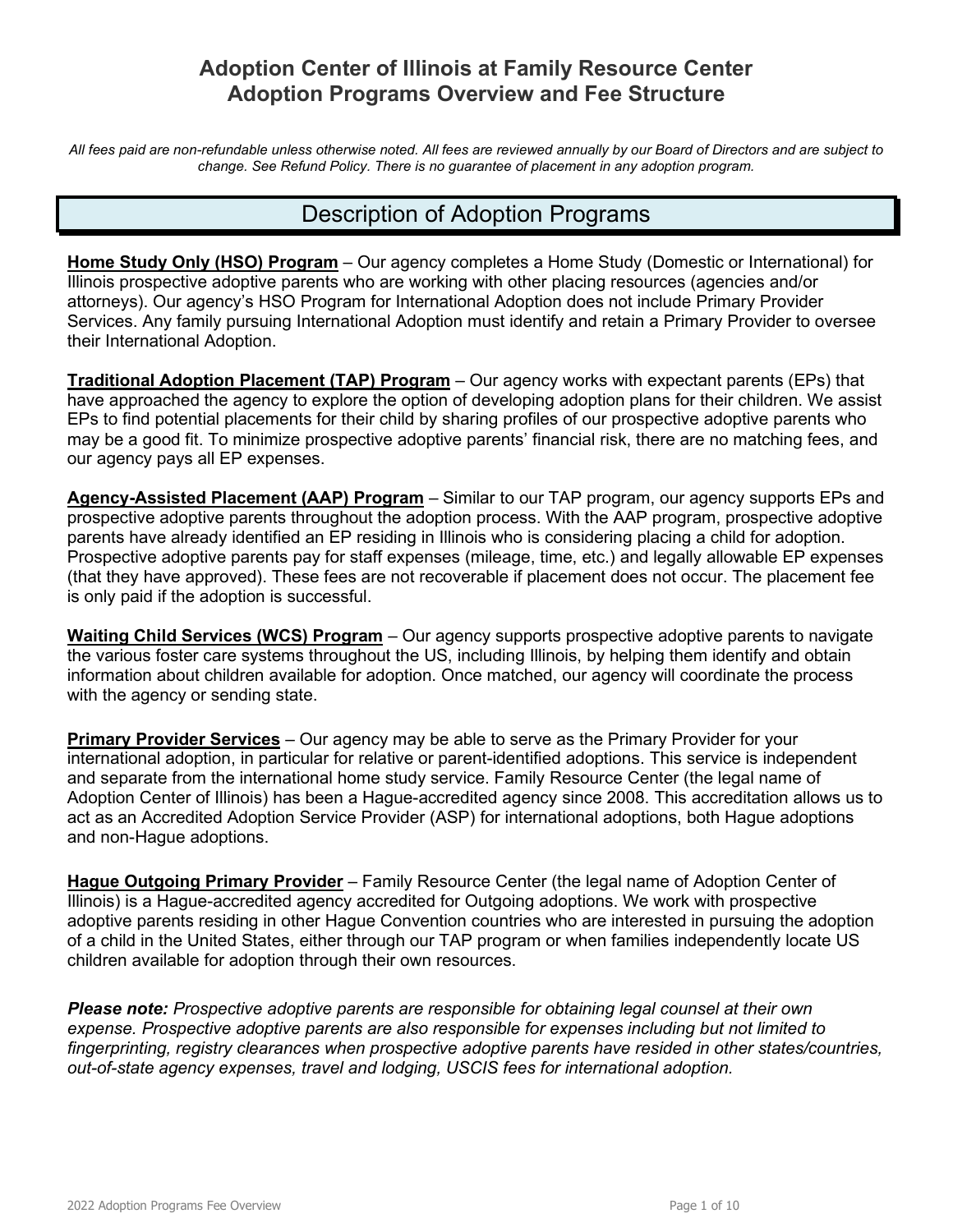# **Home Study Only (HSO) Program**

## **Phase I: Comprehensive Home Study Services**

| Services:                                                                                                                                                                                                                                                                                                                | Fee [due with application]: \$4,400  |
|--------------------------------------------------------------------------------------------------------------------------------------------------------------------------------------------------------------------------------------------------------------------------------------------------------------------------|--------------------------------------|
| Initial Application Interview<br>Orientation<br>$\bullet$ Home Study <sup>1</sup><br>• Adoption Education/Training (classes offered at our<br>agency)<br>• Up to 5 Post Placements Visits for one child<br>• Court report<br>• ICPC (Interstate Placement of Children) for<br>Domestic                                   | \$4,100 for returning ACI applicants |
| <sup>1</sup> All domestic home studies must be updated annually<br>for a \$700 fee until placement occurs. All International<br>home studies must be updated when prospective<br>adoptive parents I800A/I600A will be expiring (if<br>prospective adoptive parents have not filed an<br>1800/1600 for a specific child). |                                      |

Please note: Our agency's HSO Program for International Adoption does not include Primary Provider Services. Any family pursuing International Adoption must identify and retain a Primary Provider to oversee their International Adoption.

Please note: After a prospective adoptive parent is "on hold" for more than one year, a \$1,500 nonrefundable Reactivation fee will be required. At the time of the reactivation, an updated application interview is required. The Home Study Update fee is included in the Reactivation fee.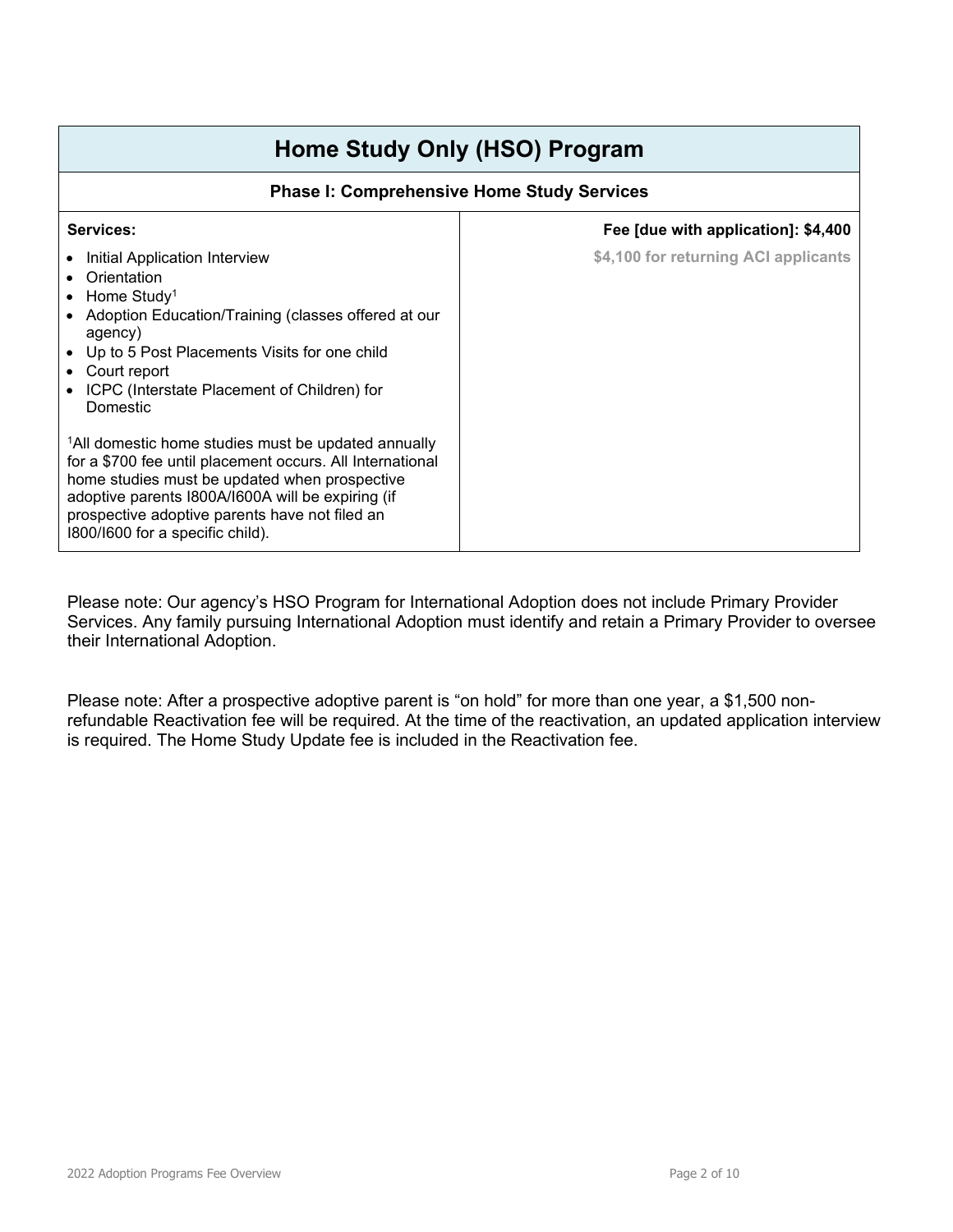# **Traditional Adoption Placement (TAP) Program**

#### **Phase I: Comprehensive Home Study Services**

| Services:<br>Initial Application Interview<br>Orientation<br>Home Study <sup>1</sup><br>Adoption Education/Training (classes offered at our agency)<br>Up to 5 Post Placements Visits for one child<br>Court report<br>FBFA Application (TAP Only)<br>ICPC (Interstate Placement of Children)<br><sup>1</sup> All domestic home studies must be updated annually for a \$700 fee<br>until placement occurs. | Fee [due with application]: \$4,400<br>\$4,100 for returning ACI applicants |
|-------------------------------------------------------------------------------------------------------------------------------------------------------------------------------------------------------------------------------------------------------------------------------------------------------------------------------------------------------------------------------------------------------------|-----------------------------------------------------------------------------|
| <b>Phase II: TAP Program</b>                                                                                                                                                                                                                                                                                                                                                                                |                                                                             |
| Services:                                                                                                                                                                                                                                                                                                                                                                                                   | Fee [due after acceptance into program]: \$6,000                            |
| EPs outreach/advertising efforts<br>Emergency response service - staff on call 24 hours per day<br>Support/feedback in the creation of family profiles<br>Presentation of family profiles to Illinois EP's<br>$\bullet$<br>Family profile on our website<br>EP expenses paid by agency<br>Coordination of post-placement communication plan<br>٠<br>between APs and EPs                                     |                                                                             |
| <b>Phase III: Placement</b>                                                                                                                                                                                                                                                                                                                                                                                 |                                                                             |
|                                                                                                                                                                                                                                                                                                                                                                                                             | Fee [due at the time of placement]: \$26,000 <sup>3</sup>                   |
| <sup>3</sup> Sibling Placements: When two or more children from the same biological parent(s) are placed at the same time through the TAP program,<br>prospective adoptive parents will pay \$39,000 (1.5 full placement fees).                                                                                                                                                                             |                                                                             |

# **Total Fees for TAP Program**

#### **\$36,400**

**\$36,100 for returning ACI applicants**

**Family Based Financial Aid – TAP PROGRAM ONLY**: Our Board of Directors created the FBFA program to support prospective adoptive parents from a wide range of economic circumstances in pursuing adoption. The FBFA program provides noncash grants to prospective adoptive parents who demonstrate financial need. Need is not determined strictly on an income-based sliding scale. This program considers a variety of factors including, but not limited to household income, assets, age, extenuating circumstances, extraordinary medical expenses, and number of dependents. However, in reviewing financial aid grants awarded over the past 10 years, it is extremely rare that financial aid is awarded when the total household income of the prospective adoptive parents is over \$135,000 unless there are extenuating circumstances.

Prospective adoptive parents have the option of applying for FBFA prior to submitting their Phase I fee by submitting a nonrefundable \$250 fee payable to Adoption Center of Illinois. Prospective adoptive parents must otherwise apply for FBFA within 60 days of submitting their application and Phase I fee, with no additional FBFA application fee.

FBFA award amounts range from \$1,000 to \$13,000. If any amount of FBFA is awarded, \$1,000 of the total award amount will be applied to Phase II fees. Financial aid grants can only be applied toward the TAP Program Phase II program fee and Phase III placement fee. At the time of placement, your financial aid grant letter will act as cash in your payment of the placement fee. *This program is only open to US citizens and US residents.*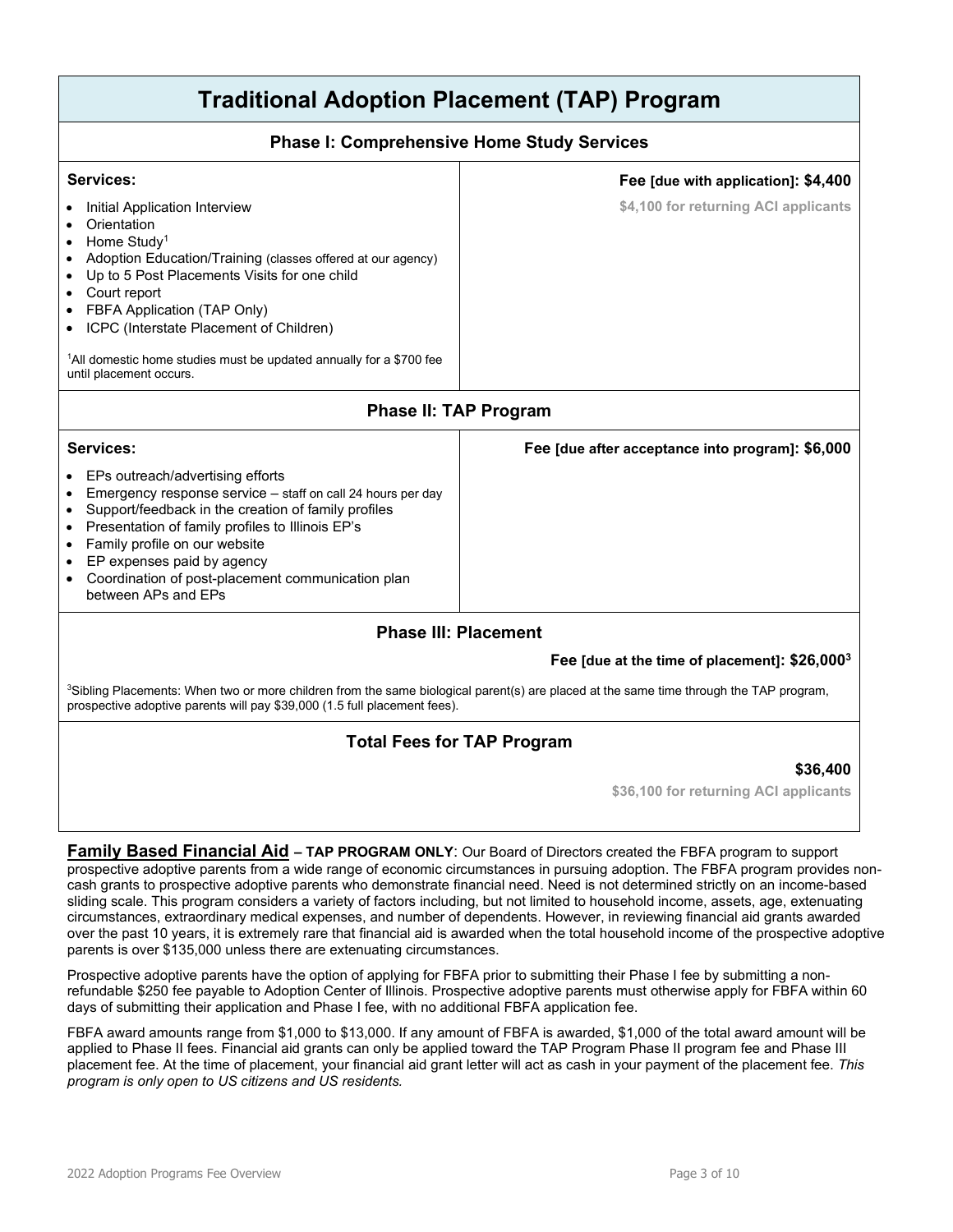| <b>Agency-Assisted Placement (AAP) Program</b>                                                                                                                                                                                                                                                                                       |                                                                                                                                                                                                                                                                                                          |  |
|--------------------------------------------------------------------------------------------------------------------------------------------------------------------------------------------------------------------------------------------------------------------------------------------------------------------------------------|----------------------------------------------------------------------------------------------------------------------------------------------------------------------------------------------------------------------------------------------------------------------------------------------------------|--|
| <b>Services:</b>                                                                                                                                                                                                                                                                                                                     | Fee: \$400 + mileage and travel expenses                                                                                                                                                                                                                                                                 |  |
| Initial meeting and assessment with potential expectant<br>parent                                                                                                                                                                                                                                                                    |                                                                                                                                                                                                                                                                                                          |  |
| <b>Phase I</b>                                                                                                                                                                                                                                                                                                                       |                                                                                                                                                                                                                                                                                                          |  |
| Services:                                                                                                                                                                                                                                                                                                                            | Fee [due with application]: \$4,400                                                                                                                                                                                                                                                                      |  |
| Initial Application Interview<br>Orientation<br>Home Study <sup>1</sup><br>Adoption Education/Training (classes offered at our agency)<br>Up to 5 Post Placements Visits for one child<br>Court report<br>ICPC (Interstate Placement of Children)<br><sup>1</sup> All domestic home studies must be updated annually for a \$700 fee | \$4,100 for returning ACI applicants<br>\$2,600 for applicants with current Home Study <sup>2</sup><br><sup>2</sup> Fee only applies to applicants who are using another agency to<br>provide home study and post placement services.                                                                    |  |
| until placement occurs.                                                                                                                                                                                                                                                                                                              | <b>Phase II</b>                                                                                                                                                                                                                                                                                          |  |
|                                                                                                                                                                                                                                                                                                                                      |                                                                                                                                                                                                                                                                                                          |  |
| Services:<br>Emergency response service – staff on call 24 hours per<br>day<br>Expectant Parent counseling services to identified EP(s)<br>Coordination of hospital plan<br>Management of EP Expense Fund<br>Coordination of post-placement communication plan<br>between APs and FPs                                                | Fee [due with submission of AAP Program Agreement]:<br>\$2,000<br>\$2,000 for first 16 hours / \$125 per hour thereafter<br><b>Expectant Parent Expense Fund: \$2,500</b><br>These are funds deposited with our agency to be used for EP and<br>related expenses.<br>EP expenses may exceed this amount. |  |
| <b>Phase III</b>                                                                                                                                                                                                                                                                                                                     |                                                                                                                                                                                                                                                                                                          |  |

#### **Fee [due at the time of placement]: \$5,5003**

 $^3$ Sibling Placements: When two or more children from the same biological parent(s) are placed at the same time through the AAP program, prospective adoptive parents will pay \$7,500 (1.5 full placement fees).

# **Total Fees for AAP Program (excluding EP Expense Fund)**

## **\$11,900**

**\$11,600 for returning ACI applicants**

**\$10,100 for applicants with current Home Study**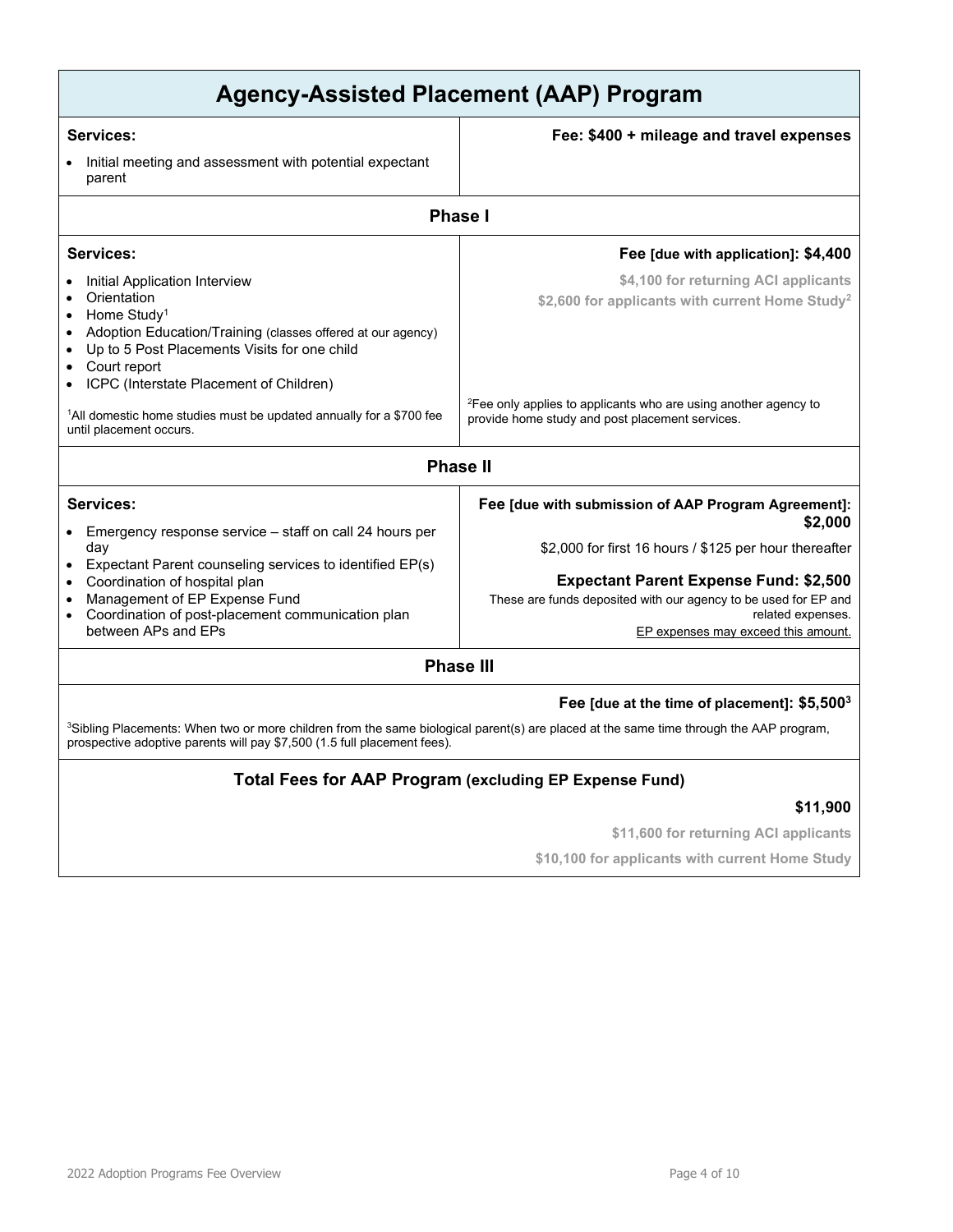# **Waiting Child Services (WCS) Program**

#### **Phase I: Comprehensive Home Study Services**

#### **Services:**

- Initial Application Interview
- Orientation
- Home Study<sup>1</sup>
- Adoption Education/Training (classes offered at our agency)
- Up to 5 Post Placements Visits for one child
- Court report
- ICPC (Interstate Placement of Children)

1 All domestic home studies must be updated annually for a \$700 fee until placement occurs.

#### **Phase II: WCS Program**

#### **Services:**

- Pre-placement matching assistance
- Obtaining information about available children
- Coordinating process with the sending state
- Identifying and locating services that may be needed (i.e., counseling, psychologists)

## **Phase III: Placement**

**Fee: \$0**

# **Total Fees for WCS Program3**

#### **\$7,000**

**\$6,700 for returning ACI applicants**

**Fee [due with application]: \$4,400 \$4,100 for returning ACI applicants**

**Fee [due after acceptance into program]: \$2,600**

3Total fees do not include travel expenses.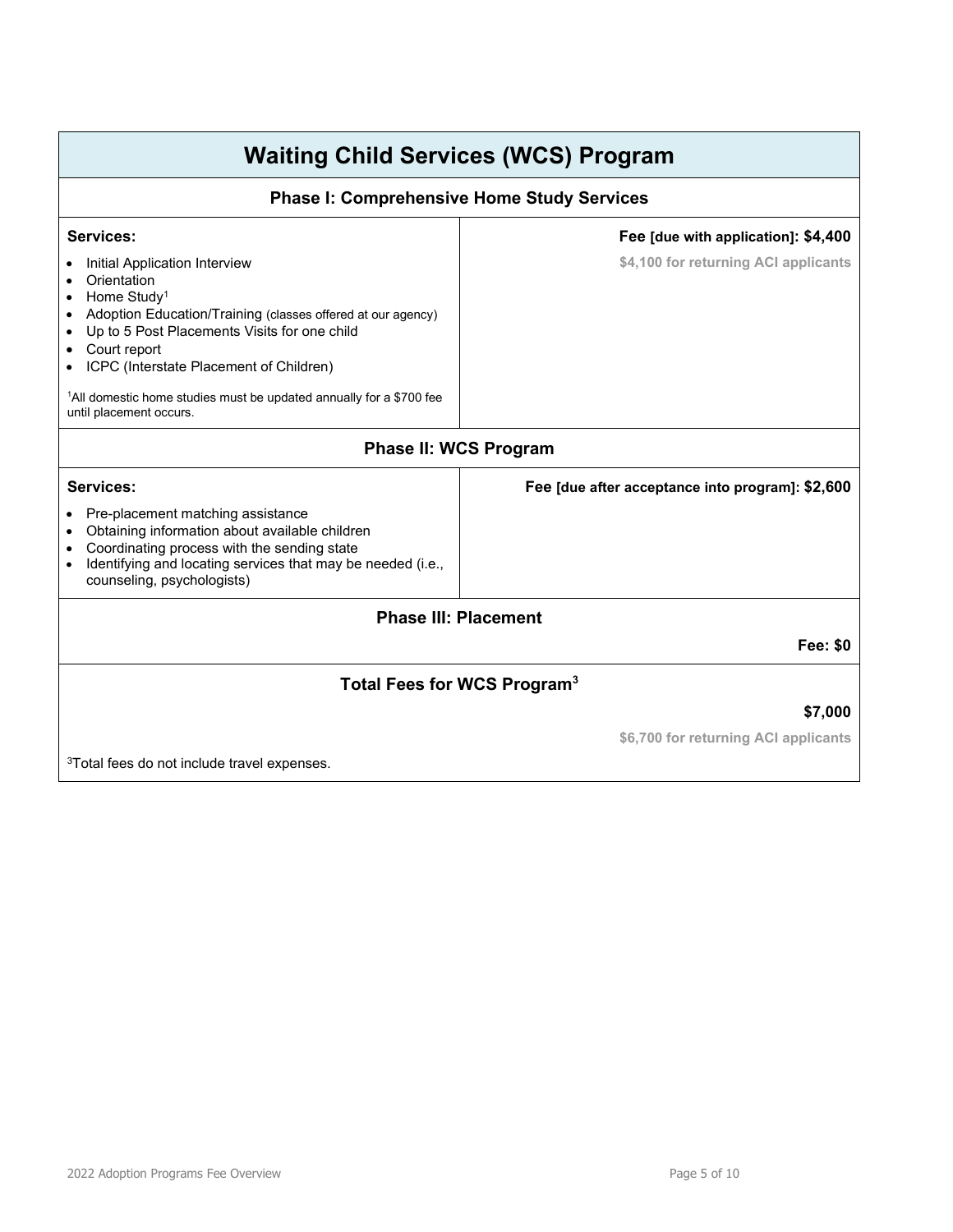| <b>Primary Provider (International Only)</b>                                                                                                                                                                                                                                                                                                                                                                                                                                                                                                                                                                                       |              |
|------------------------------------------------------------------------------------------------------------------------------------------------------------------------------------------------------------------------------------------------------------------------------------------------------------------------------------------------------------------------------------------------------------------------------------------------------------------------------------------------------------------------------------------------------------------------------------------------------------------------------------|--------------|
| <b>Phase I</b>                                                                                                                                                                                                                                                                                                                                                                                                                                                                                                                                                                                                                     |              |
| Services:<br>Initial Consultation with other adoption service providers,<br>in-country attorneys and/or foreign authorities as needed<br>Review of any adoption documents already obtained<br>$\bullet$<br>Determination of the viability of providing primary provider<br>services<br>Includes a \$500 Monitoring and Oversight fee that agency<br>will pay directly to IAAME, the accrediting entity, for the<br>adoption of ONE child. If more than one child is being<br>adopted, Phase I will include an additional \$750 per child<br>(\$500 for each child will be sent directly to IAAME for<br>Monitoring and Oversight). | Fee: \$2,750 |
| <b>Phase II</b>                                                                                                                                                                                                                                                                                                                                                                                                                                                                                                                                                                                                                    |              |
| Services:<br>Ongoing communication and/or supervision of home study<br>service provider, foreign supervised providers, foreign<br>attorneys, foreign and US governmental agencies and<br><b>Central Authorities.</b><br>Review of all documentation required to verify completion<br>of all six-adoption services in order to allow prospective<br>adoptive parents to apply for visa for child's entry to United<br>States. Support and assistance with USCIS and Visa<br>application process.                                                                                                                                    | Fee: \$3,000 |

| <b>Hague Outgoing Primary Provider (International Only)</b>                                                                                                                                                                                                       |              |  |
|-------------------------------------------------------------------------------------------------------------------------------------------------------------------------------------------------------------------------------------------------------------------|--------------|--|
| <b>Phase I</b>                                                                                                                                                                                                                                                    |              |  |
| <b>Services:</b><br>Review of current Home Study and Article 15<br>$\bullet$<br>Orientation to the Hague Convention process<br>٠<br>Communication with other adoption service providers<br>٠<br>(ASPs)<br>Determination of the viability of the possible adoption | Fee: \$2,500 |  |
| <b>Phase II</b>                                                                                                                                                                                                                                                   |              |  |
| Services:                                                                                                                                                                                                                                                         | Fee: \$2,500 |  |
| Ongoing communication and/or supervision of other ASPs<br>Preparation of all required preliminary documents in<br>$\bullet$<br>compliance with the Hague convention                                                                                               |              |  |
| <b>Phase III: Placement</b>                                                                                                                                                                                                                                       |              |  |
| Services:                                                                                                                                                                                                                                                         | Fee: \$2,500 |  |
| Review and/or preparation of Child Background Study,<br>$\bullet$<br>Birth Parent consents, Article 16 letter, Article 17 letter,<br>post-placement supervision reports, and documentation<br>for Hague Adoption Certificate                                      |              |  |

Г

H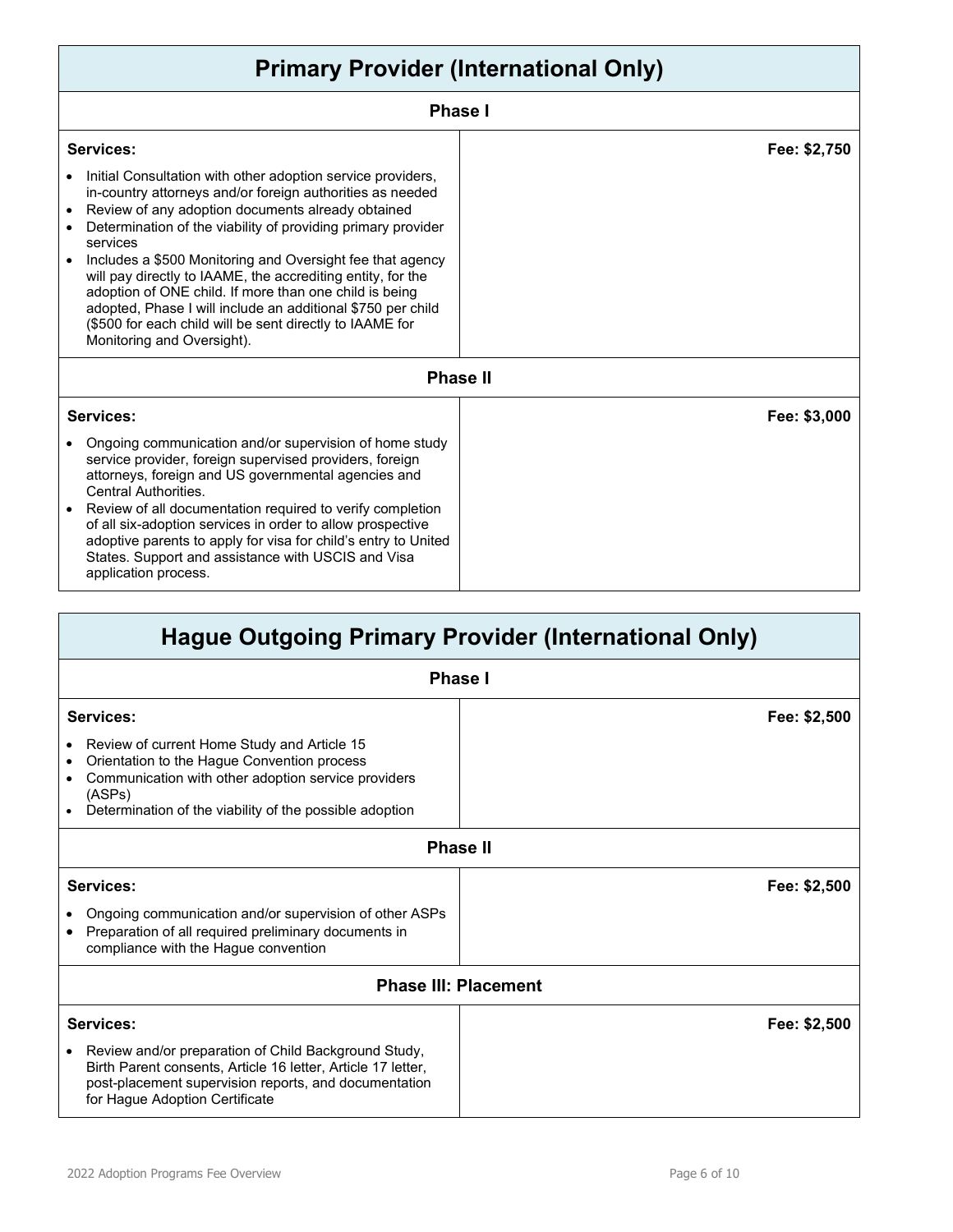| <b>Additional Services</b>                                                                                                                                                                                                                                                                                                                                                                                                                                                                                                                                                                                                  |                   |  |
|-----------------------------------------------------------------------------------------------------------------------------------------------------------------------------------------------------------------------------------------------------------------------------------------------------------------------------------------------------------------------------------------------------------------------------------------------------------------------------------------------------------------------------------------------------------------------------------------------------------------------------|-------------------|--|
| <b>Service</b>                                                                                                                                                                                                                                                                                                                                                                                                                                                                                                                                                                                                              | Fee               |  |
| <b>Expedited Fee (For emergency situations only):</b>                                                                                                                                                                                                                                                                                                                                                                                                                                                                                                                                                                       | \$800             |  |
| Our agency can expedite the Home Study process and visit to your home. However, criminal<br>clearances, references, medical releases, etc. may delay completion of the final Home Study, as our<br>agency cannot expedite these items.                                                                                                                                                                                                                                                                                                                                                                                      |                   |  |
| <b>Home Study Update:</b>                                                                                                                                                                                                                                                                                                                                                                                                                                                                                                                                                                                                   | \$700             |  |
| Required when a prospective adoptive parent moves to a new address or if there is the addition of<br>a household member, including the birth of a biological child.<br>Domestic home studies must be updated annually until placement occurs<br>$\bullet$<br>International home studies must be updated when prospective adoptive parents I800A/I600A will be<br>$\bullet$<br>expiring (if prospective adoptive parents have not filed an I800/I600 for a specific child)<br>Home Study is converted from one format to another (i.e., Domestic to International, China to<br>Ethiopia, Domestic to Waiting Child Services) |                   |  |
| <b>Reactivation Fee:</b>                                                                                                                                                                                                                                                                                                                                                                                                                                                                                                                                                                                                    | \$1,500           |  |
| After a prospective adoptive parent is "on hold" for more than one year, a non-refundable Reactivation<br>fee will be required. At the time of the reactivation, an updated application interview is required. The<br>Home Study Update fee is included in the Reactivation fee.                                                                                                                                                                                                                                                                                                                                            |                   |  |
| Posts:                                                                                                                                                                                                                                                                                                                                                                                                                                                                                                                                                                                                                      | \$350             |  |
| Phase I fee includes up to five (5) post placement visits for one child; each additional post will need<br>to be billed.                                                                                                                                                                                                                                                                                                                                                                                                                                                                                                    |                   |  |
| Cost for each additional child per visit, if posts are conducted concurrently                                                                                                                                                                                                                                                                                                                                                                                                                                                                                                                                               | \$100             |  |
| <b>Court Report:</b>                                                                                                                                                                                                                                                                                                                                                                                                                                                                                                                                                                                                        | \$500             |  |
| Fee applies only in situations when ACI did not complete the Home Study                                                                                                                                                                                                                                                                                                                                                                                                                                                                                                                                                     |                   |  |
| <b>Hourly Consultation Rate:</b>                                                                                                                                                                                                                                                                                                                                                                                                                                                                                                                                                                                            | \$125 per hour    |  |
| For all senior staff services – individual interviews, private consultation, post adoption services.                                                                                                                                                                                                                                                                                                                                                                                                                                                                                                                        |                   |  |
| Mileage:                                                                                                                                                                                                                                                                                                                                                                                                                                                                                                                                                                                                                    | <b>58.5 cents</b> |  |
| If a prospective adoptive parent resides more than 100 miles round trip from either our office (60660)<br>or our downstate workers they will be assessed a mileage charge for each mile beyond 100 miles<br>traveled for any agency related home visit (Home Study, post, etc.). This fee is based on the Internal<br>Revenue Service proposed rates.                                                                                                                                                                                                                                                                       | per mile          |  |
| <b>Environmental/Safety Assessment:</b>                                                                                                                                                                                                                                                                                                                                                                                                                                                                                                                                                                                     | \$1,500           |  |
| A court ordered assessment required to obtain visitation or custody of a biological child residing out of<br>state. This fee covers the first 12 hours of service provided (average time spent on assessments).<br>Additional hours after the first 12 hours of service will be billed at the hourly rate of \$120.                                                                                                                                                                                                                                                                                                         |                   |  |
| <b>Hosting Study:</b>                                                                                                                                                                                                                                                                                                                                                                                                                                                                                                                                                                                                       | \$2,200           |  |
| In-home assessment to host an international child. If prospective adoptive parents continue to pursue<br>an adoption, \$2,000 will be applied to the current home study fee of \$4,400 (\$2,400 balance will be<br>due).                                                                                                                                                                                                                                                                                                                                                                                                    |                   |  |
| <b>Embryo Home Study:</b>                                                                                                                                                                                                                                                                                                                                                                                                                                                                                                                                                                                                   | \$2,600           |  |
| Fee covers the application, Home Study, and one post-placement visit. If an embryo adoption is not<br>completed and the prospective adoptive parents wish to apply for a Domestic Home Study, \$2,400 will<br>be applied to the current home study fee of \$4,400 (\$2,000 balance will be due).                                                                                                                                                                                                                                                                                                                            |                   |  |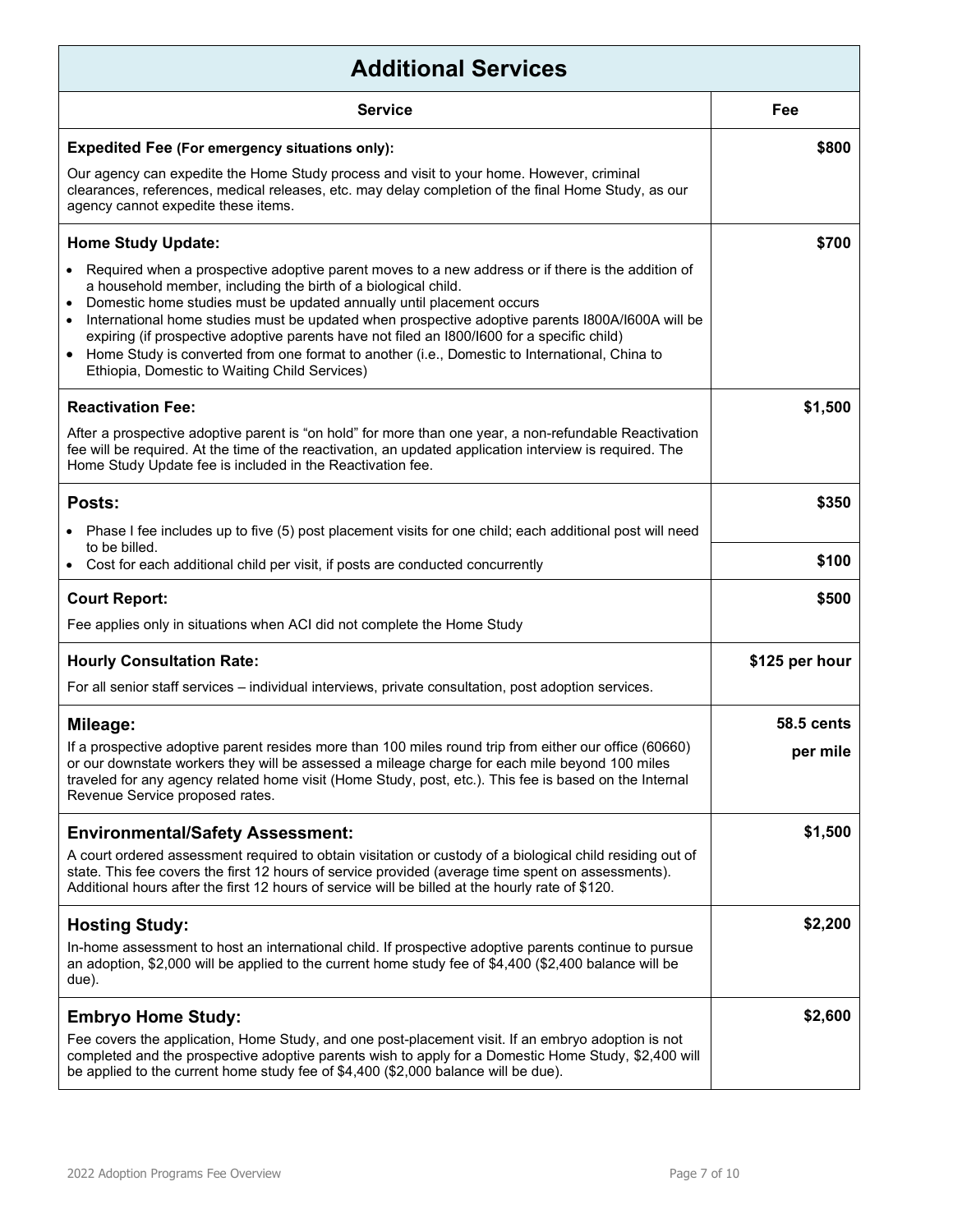Prospective adoptive parents are responsible for obtaining legal counsel at their own expense. Prospective adoptive parents are also responsible for expenses including but not limited to fingerprinting, registry clearances when prospective adoptive parents have resided in other states/countries, out-of-state agency expenses, travel and lodging, USCIS fees for international adoption.

| <b>Third Party Fees to Complete Home Study</b><br>(Estimated fees that are not paid to Agency)                        |                                  |                                             |
|-----------------------------------------------------------------------------------------------------------------------|----------------------------------|---------------------------------------------|
| <b>Service</b>                                                                                                        | Amount                           | Due                                         |
| Illinois State and FBI Fingerprinting                                                                                 | \$57.45 each                     | At Fingerprinting Site                      |
| <b>State Child Abuse Checks</b>                                                                                       | \$0-\$30 each<br>Varies by State | Submission of Child Abuse Checks            |
| <b>Documents:</b> (copies of birth certificates, marriage<br>license, divorce decree, employment verifications, etc.) | Varies                           | Request for Document from Issuing<br>Entity |
| <b>Medical Exam</b>                                                                                                   | Co-pay                           | At Medical Visit                            |

If adopting internationally, Participants will be responsible for payment of additional costs, expenses and fees payable predominately to the Primary Provider (PP). The below are estimates and the PP will be responsible for providing Participants estimates for the following fees including but not limited to:

# **Third Party Fees for International Adoption – Home Study Only**

# **For Participants NOT Using Agency as a Primary Provider**

| <b>Passport</b> (For applicants without current US passport)                                                                                                                                                                                                                  | \$110 per person                                                                   |
|-------------------------------------------------------------------------------------------------------------------------------------------------------------------------------------------------------------------------------------------------------------------------------|------------------------------------------------------------------------------------|
| <b>USCIS application</b><br>All U.S. families must receive approval from U.S. Citizenship and Immigration Services<br>(USCIS) before bringing a child to the U.S. for adoption. USCIS requires families to pay<br>an application and fingerprinting fee.                      | \$775 application,<br>plus \$85<br>fingerprinting fee<br>per adult in<br>household |
| Pre-adoption Medical Review of Child Referral<br>Review of child referral with a pediatrician experienced in international adoption to discuss<br>potential diagnoses and outcomes as well as identify resources needed to meet the child's<br>needs.                         | $$250 - $800$<br>(costs vary by<br>reviewer)                                       |
| <b>Document Translation/Interpretation Services</b>                                                                                                                                                                                                                           |                                                                                    |
| Costs for obtaining, translating, or copying records or documents required to complete the<br>adoption, costs for the child's court documents, passport, adoption certificate and other<br>documents related to the adoption, and costs for notarizations and certifications. | \$50-60 per hour<br>$10 - 25$<br>cents/word                                        |
| <b>Child Expenses in-Country</b><br>Clothing, food, shelter, medical care, foster care services, orphanage care, and any other<br>services provided directly to the child.                                                                                                    | \$300/month<br>(estimate)                                                          |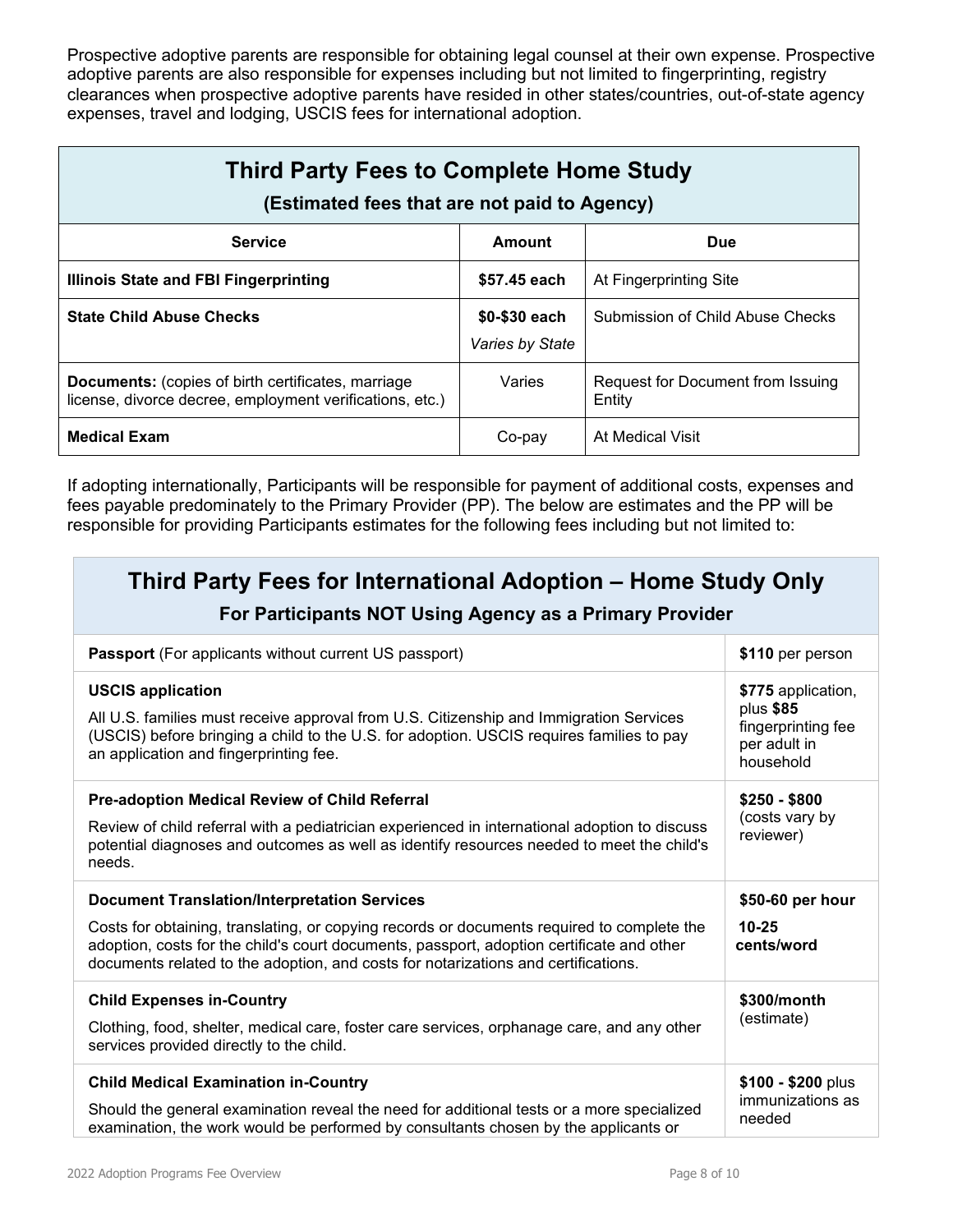| designated by you. Any fee in conjunction with further tests or examinations will be at the<br>expense of the applicant. Any additional chest radiographs or laboratory tests required to<br>clarify results compromised by performance or laboratory error must be performed at no<br>extra charge to the applicant.                                                                                                                                                                                                    | (estimate)                                 |
|--------------------------------------------------------------------------------------------------------------------------------------------------------------------------------------------------------------------------------------------------------------------------------------------------------------------------------------------------------------------------------------------------------------------------------------------------------------------------------------------------------------------------|--------------------------------------------|
| Immigrant Visa interview and processing fee                                                                                                                                                                                                                                                                                                                                                                                                                                                                              | \$325                                      |
| <b>International Re-Adoption</b><br>Adoptive parents are recommended and/or required to re-adopt their child once arriving in<br>the United States. Once the child is in the US, recognition and validation of the adoption is<br>subject to the laws of the parents' state of residence. Depending on your state's<br>requirements, you may need to obtain help from an attorney to complete the court<br>finalization process. Please review www.childwelfare.gov/pubpdfs/intercountry.pdf for<br>further information. | $$25 - $1,500$<br>(costs vary by<br>state) |
| <b>In-Country Adoption Fees Including Required Contributions</b><br>Orphanage fee, attorney fees, court costs, birth certificate, passport, and any other costs<br>related to providing adoption services in the child's country of origin, contributions to the<br>child protection/child welfare service programs in the child's country of origin or in the<br>United States.                                                                                                                                         | $$500 - $2,000$                            |
| <b>Travel Cost Estimate</b><br>Travel expenses vary depending upon where you go and the time of year that you travel.<br>These expenses include airfare, lodging, meals, and ground transportation.                                                                                                                                                                                                                                                                                                                      | $$3,000 - $10,000$                         |